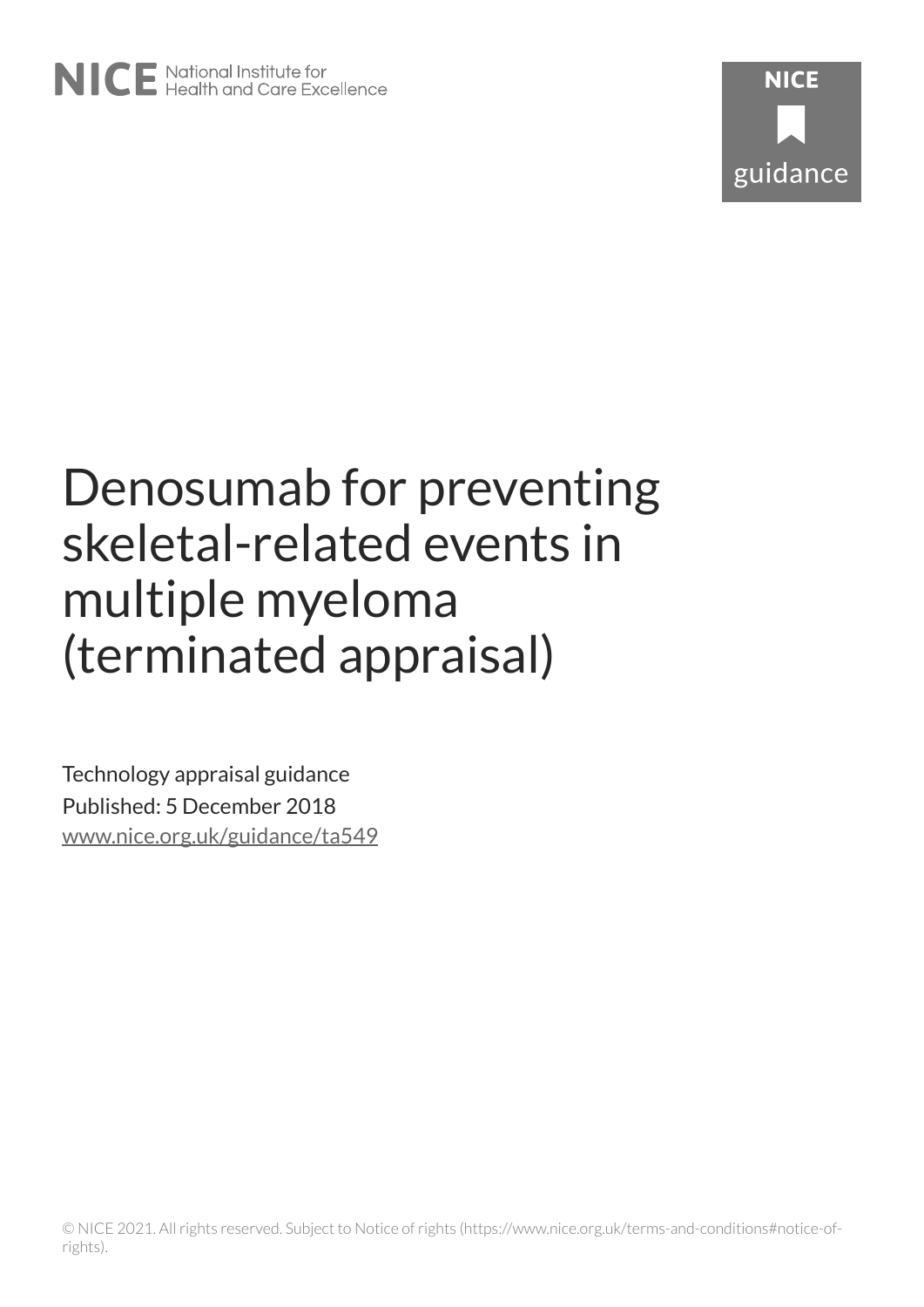### **Contents**

| <b>Information</b> |  |
|--------------------|--|